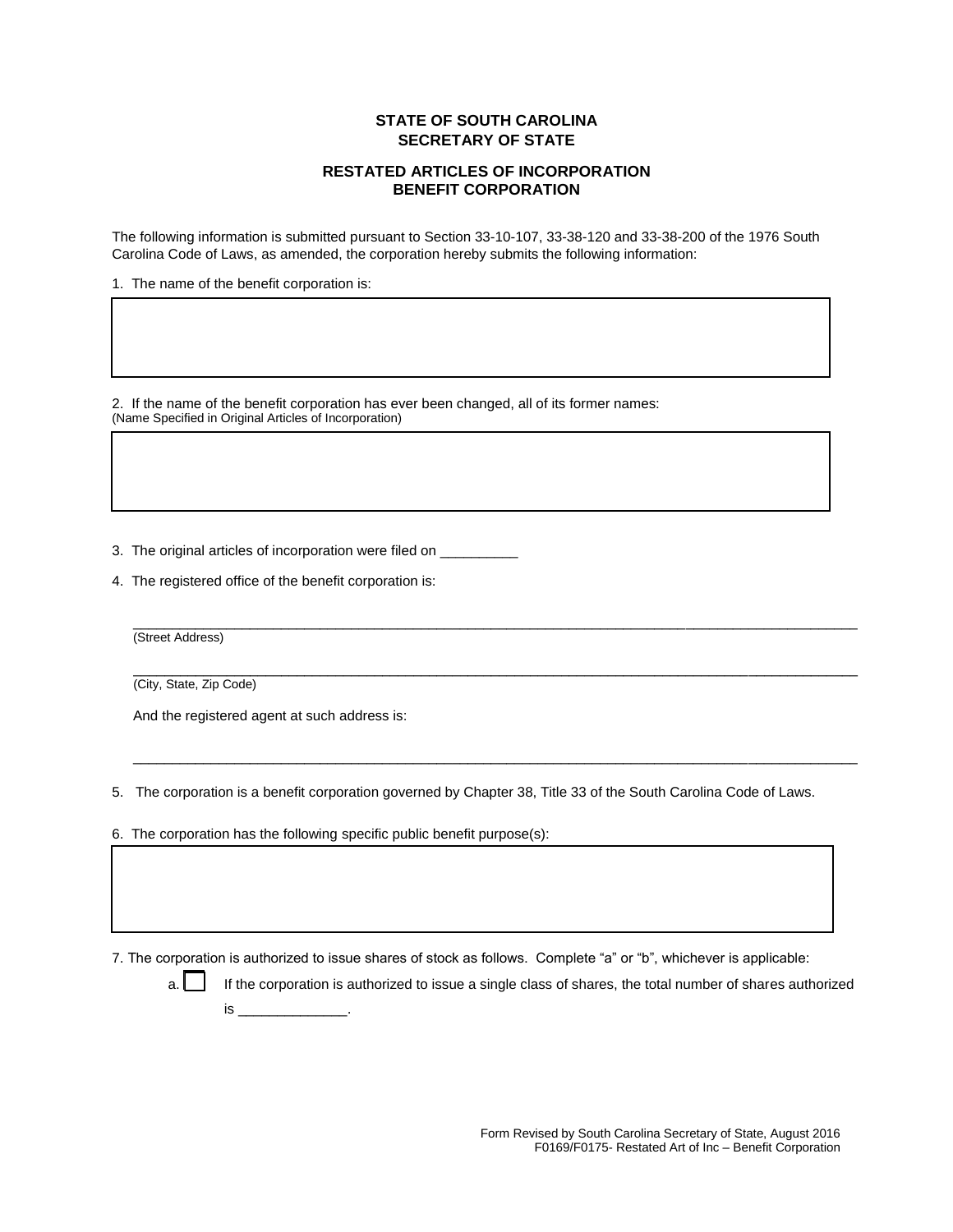Name of Corporation

b. **I** The corporation is authorized to issue more than one class of shares:

Class of Shares **Authorized No. Of Each Class** 

The relative right, preference, and limitations of the shares of each class, and of each series within a class, are as follows:

\_\_\_\_\_\_\_\_\_\_\_\_\_\_\_\_\_\_\_\_\_\_\_\_\_\_\_\_\_\_\_\_ \_\_\_\_\_\_\_\_\_\_\_\_\_\_\_\_\_\_\_\_\_\_\_\_\_\_\_\_\_\_\_\_ \_\_\_\_\_\_\_\_\_\_\_\_\_\_\_\_\_\_\_\_\_\_\_\_\_\_\_\_\_\_\_\_ \_\_\_\_\_\_\_\_\_\_\_\_\_\_\_\_\_\_\_\_\_\_\_\_\_\_\_\_\_\_\_\_ \_\_\_\_\_\_\_\_\_\_\_\_\_\_\_\_\_\_\_\_\_\_\_\_\_\_\_\_\_\_\_\_ \_\_\_\_\_\_\_\_\_\_\_\_\_\_\_\_\_\_\_\_\_\_\_\_\_\_\_\_\_\_\_\_

8. The optional provisions which the corporation elects to include in the articles of incorporation are as follows (See the applicable provisions of Sections 33-2-102, 35-2-105, and 35-2-221 of the 1976 South Carolina Code of Laws, as amended):

9. Unless a delayed effective date is specified, this application will be effective upon acceptance for filing by the Secretary of State [See Section 33-1-230(b) of the 1976 South Carolina Code of Laws, as amended] \_\_\_

## **CERTIFICATE Accompanying the Restated Articles of Incorporation**

Check either A or B, whichever is applicable: and if B applies, complete the additional information requested:

A.  $\Box$  The attached restated articles of incorporation do not contain any amendments to the corporation's articles of incorporation and have been duly approved by the corporation's board of directors as authorized by Section 33-10-107(a) of the 1976 South Carolina Code of Laws, as amended.

B. The attached restated articles of incorporation contain one or more amendments to the benefit corporation's articles of incorporation. Pursuant to Section 33-10-107(d)(2) also, the following information concerning the amendment(s) is hereby submitted.

1. On \_\_\_\_\_\_\_\_\_\_ the corporation adopted the following amendment(s) to its articles of incorporation:

(Type or Attach the Complete Text of Each Amendment)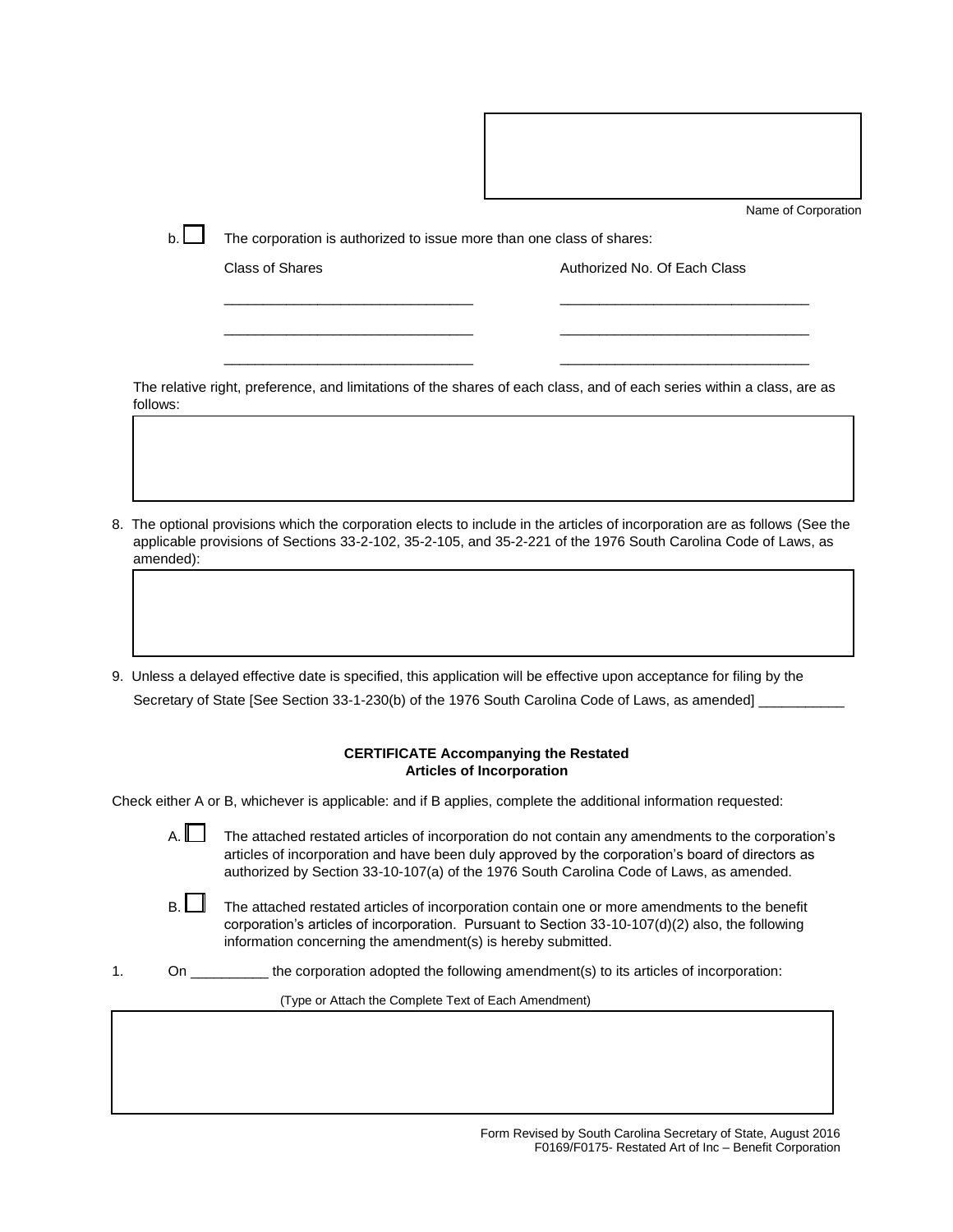Name of Corporation

2. If not set forth in the amendment(s), the manner in which any exchange, reclassification, or cancellation of issued shares provided for in the Amendment shall be effected, is as follows: (if not applicable, insert "not applicable" or "NA").

3. Complete either (a), (b) or (c) whichever are applicable.

(a)  $\Box$  An amendment to add, amend or remove the identification of a specific public benefit purpose was adopted by shareholder action.

Pursuant to Section 33-38-230 of the 1976 South Carolina Code of Laws, as amended, the amendment(s) was approved by the affirmative vote of sixty-six and two-thirds percent of the outstanding shares of each class and series of stock of the corporation, voting as separate voting groups, regardless of any limitation in the corporation's articles of incorporation or bylaws of the voting rights of such class or series.

On the date of adoption of the amendment(s), the number of outstanding shares of each voting group entitled to vote separately on the amendment, and vote of such shares was:

| Voting<br>Group | Number of<br>Outstanding | Number of Votes<br>Entitled to be Cast | Number of Votes<br>Represented at | Number of<br>Undisputed Shares* |        |         |
|-----------------|--------------------------|----------------------------------------|-----------------------------------|---------------------------------|--------|---------|
|                 | <b>Shares</b>            |                                        | the Meeting                       | For                             | $-OR-$ | Against |
|                 |                          |                                        |                                   |                                 |        |         |
|                 |                          |                                        |                                   |                                 |        |         |
|                 |                          |                                        |                                   |                                 |        |         |
|                 |                          |                                        |                                   |                                 |        |         |

Note: Pursuant to Section 33-10-106(6)(ii) of the 1976 South Carolina Code of Laws, as amended, the corporation can alternatively state the total number of undisputed shares cast for the amendment by each voting group together with a statement that the number cast for the amendment by each voting group was sufficient for approval by that voting group.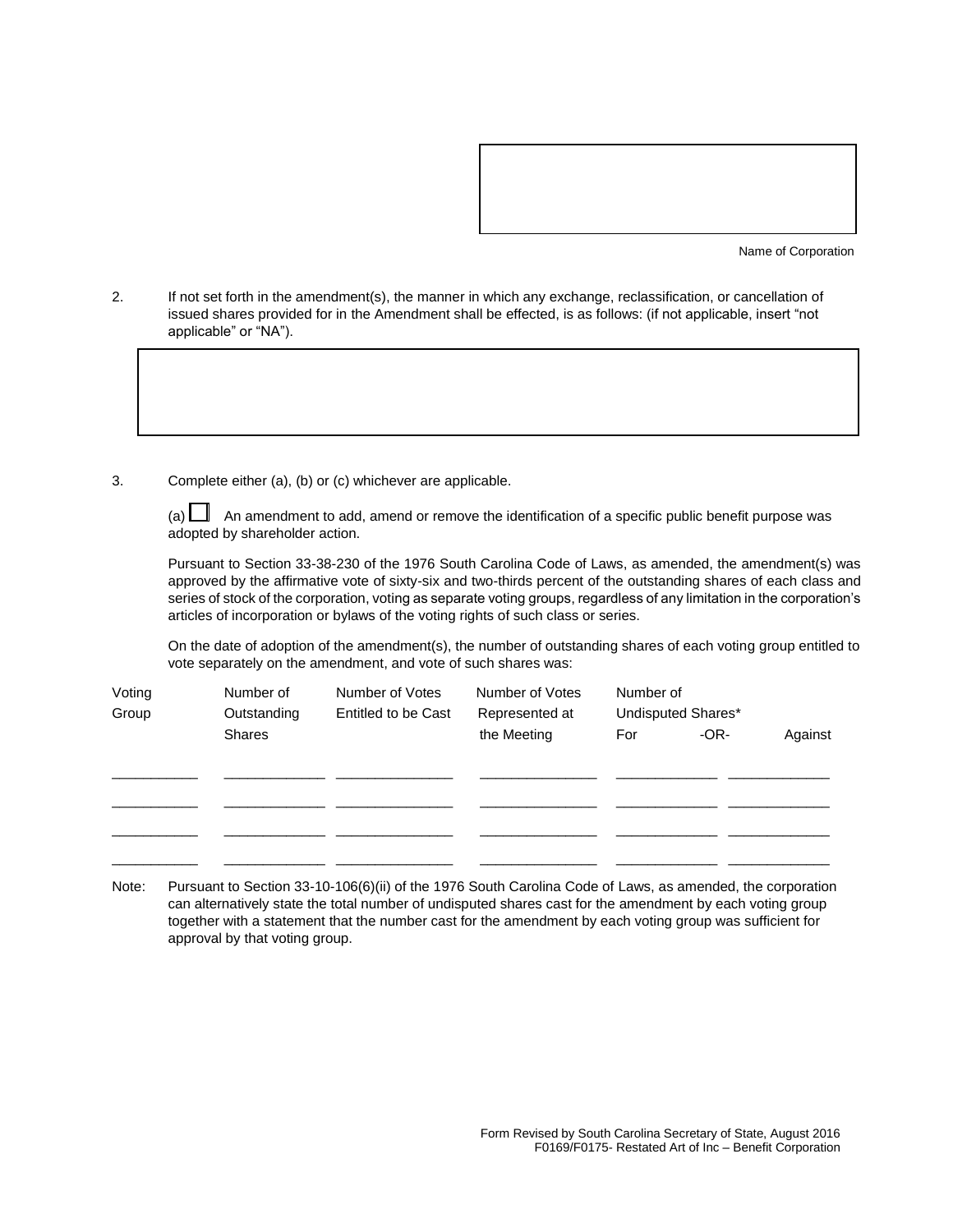

Name of Corporation

(b)  $\Box$  Amendment(s) other than an amendment referenced in subsection (a) above were adopted by shareholder action.

On the date of adoption of the amendment(s), the number of outstanding shares of each voting group entitled to vote separately on the amendment, and vote of such shares was:

| Voting<br>Group | Number of<br>Outstanding | Number of Votes<br>Entitled to be Cast | Number of Votes<br>Represented at | Number of<br>Undisputed Shares* |        |         |
|-----------------|--------------------------|----------------------------------------|-----------------------------------|---------------------------------|--------|---------|
|                 | <b>Shares</b>            |                                        | the Meeting                       | For                             | $-OR-$ | Against |
|                 |                          |                                        |                                   |                                 |        |         |
|                 |                          |                                        |                                   |                                 |        |         |
|                 |                          |                                        |                                   |                                 |        |         |
|                 |                          |                                        |                                   |                                 |        |         |
|                 |                          |                                        |                                   |                                 |        |         |

Note: Pursuant to Section 33-10-106(6)(ii) of the 1976 South Carolina Code of Laws, as amended, the corporation can alternatively state the total number of undisputed shares cast for the amendment by each voting group together with a statement that the number cast for the amendment by each voting group was sufficient for approval by that voting group.

 $\overline{a}$  , and the state of the state of the state of the state of the state of the state of the state of the state of the state of the state of the state of the state of the state of the state of the state of the state o

 $\overline{a}$  , and the state of the state of the state of the state of the state of the state of the state of the state of the state of the state of the state of the state of the state of the state of the state of the state o

(c)  $\Box$  Amendment(s) was duly adopted by unanimous action or board of directors with shareholders' approval pursuant to sections 33-6-102(d), 33-10-102 and 33-10-105 of the 1976 South Carolina Code of Laws, as amended, and shareholder action was not required.

Date: \_\_\_\_\_\_\_\_\_\_

Name of Corporation

(Signature)

(Type or Print Name)

 $\overline{a}$  , and the state of the state of the state of the state of the state of the state of the state of the state of the state of the state of the state of the state of the state of the state of the state of the state o (Office)